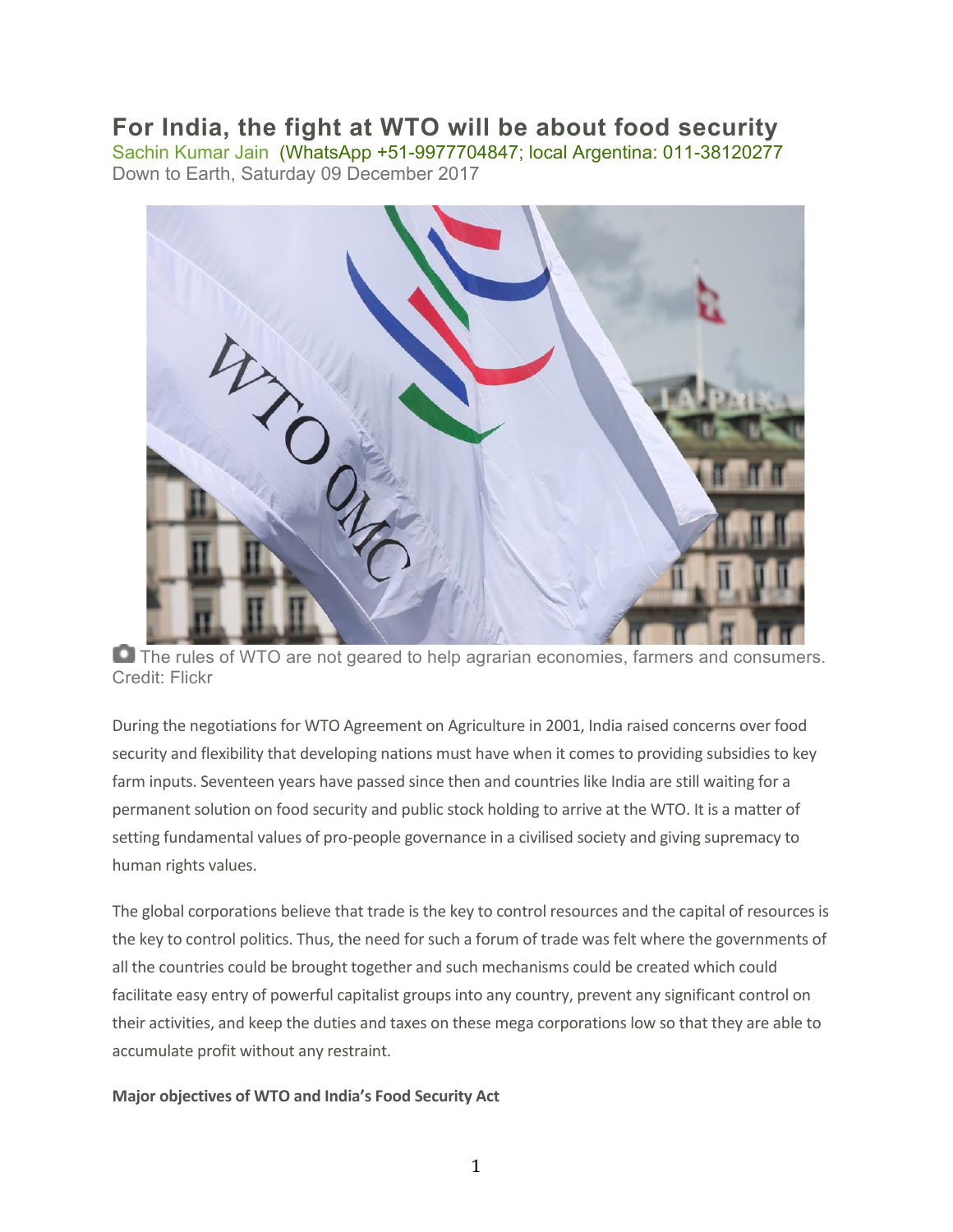In a way, the WTO has evolved into an economic-commercial-strategic forum. Its aim has been to reduce the subsidies provided to the farmers and citizens for farming and food security in order to ensure that the markets are freely able to decide the prices, priorities and policies of resource utilisation. There are four major aspects of this:

First, according to the influential developed countries, the fixation of minimum support prices for agricultural products by the government puts a control on the prices of these products which, in turn, limits the profits of the big corporate houses.

Second, the government of India does not only fix a minimum support price (which is anyway quite low and not profitable for the farmers) but also buys wheat, rice, sugarcane and now even pulses from the farmers. This protects the farmers from clutches of such corporations and global traders.

Third, the government not only buys agricultural products and food grains but also provides it to twothird of the population—840 million people on subsidised rates through public distribution system. Due to this, the big corporations are deprived of potential customers and at the same time, poor people are also safeguarded against exploitative prices. This also ensures food security in those states where food grains are not produced in sufficient quantity.

It is to be mentioned here that Indian Parliament passed National Food Security Act on September 10, 2013 with an objective of providing food and nutritional security by ensuring access to adequate quantity of quality food at affordable prices. The Act provides for coverage of up to 75 per cent of the rural population and up to 50 per cent of the urban population for receiving subsidised food grains under Targeted Public Distribution System (TPDS), thus covering about two-thirds of the population.

The Act also has a special focus on nutritional support to women and children. Besides meals to pregnant women and lactating mothers during pregnancy and six months after the child birth, such women will also be entitled to receive maternity benefit of not less than Rs 6,000. Children up to 14 years of age will be entitled to nutritious meals as per the prescribed nutritional standards.

Fourth, due to this policy, the government exercises control over agriculture which, in turn, prevents big corporations from assuming central role in this regard.

There is ongoing discussion in WTO that such 'bad' subsidies (which are termed as 'market distorting subsidy') should be minimised because they affect market operations that are geared towards profit of huge monopolistic corporations.

2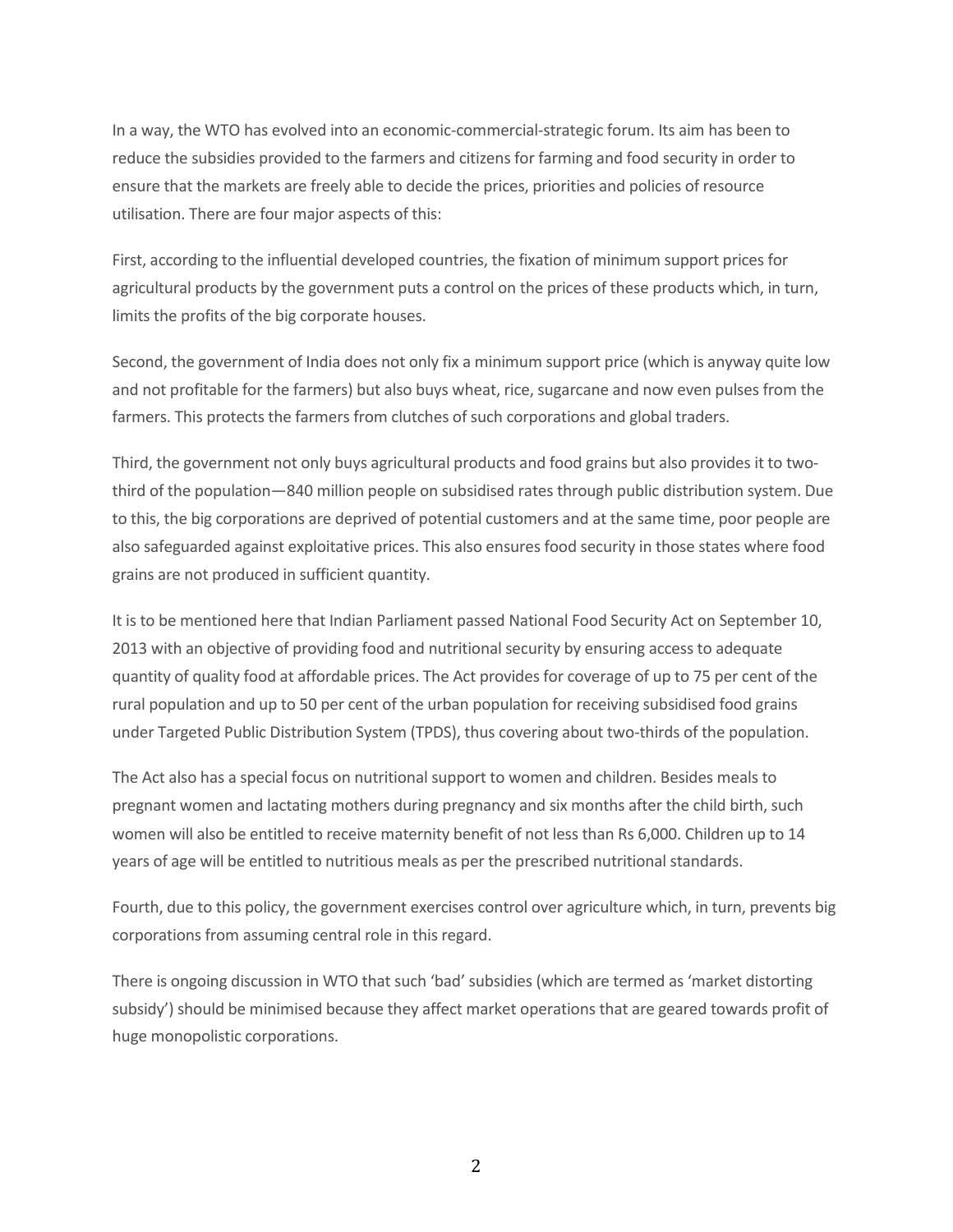A provision has been made that subsidies provided by the government cannot exceed 10 per cent of gross agricultural production. There are talks aout taking actions, including trade sanctions, against countries where subsidies exceed this level.

On the one hand, India is still facing a huge burden of chronic hunger and childhood malnutrition: around 195 million people are living with daily hunger, 38.4 per cent children are stunted, 58.4 per cent children and 53 per cent women in the reproductive age group are anaemic. On the other hand, 333,000 farmers in India have committed suicide since WTO was formed, as they are not protected in the local and global market. They were affected by extreme weather conditions, non-remunerative prices and adverse effects of Green Revolution. In this context, WTO is debating the issue of Green Box subsidies (subsidy must not distort trade, or at most cause minimal distortion), Blue Box (exemption from the general rule that all subsidies linked to production must be reduced or kept within defined minimal levels) and Amber Box (all domestic support measures considered to distort production and trade). The total value of these measures must be reduced subsidies.

It is to be understood that the rules of WTO were not geared to help agrarian economies, farmers and consumers. For example, in the present debate of reduction in subsidies, total US domestic support as per the WTO notifications, has increased from US\$69.9 billion in 1995 to \$132.5 billion in 2014. The US mentions that 94 per cent of its total domestic support falls in Green Box, whereas India and China has demanded removal of farm subsidies by developed countries. They propose elimination of 'Amber Box' subsidies.

If a consensus emerges against allegedly 'trade-distorting' subsidies at the WTO, then India will be forced to reduce the quantity of agricultural products it buys from the farmers. Also, the government won't be in a position to increase the minimum support prices in favour of farmers because it would increase the overall level of subsidies. In fact, the government will be forced to increase the prices of cheap food grains distributed under National Food Security Act.

Actually, the developed countries want India to stop buying food grains from the farmers and also to dismantle the public distribution system. Instead, the government should transfer a certain amount as 'direct cash transfer' to the beneficiaries of National Food Security Act. People can use the cash to buy food grains or other necessities from the open markets. This will have adverse impact on women, children and the elderly. In addition, this system will eliminate government control on prices of food grains.

In India, the move towards dismantling the public distribution system to reduce the subsidies provided to the farmers under food security act has already begun. According to the information provided by the

3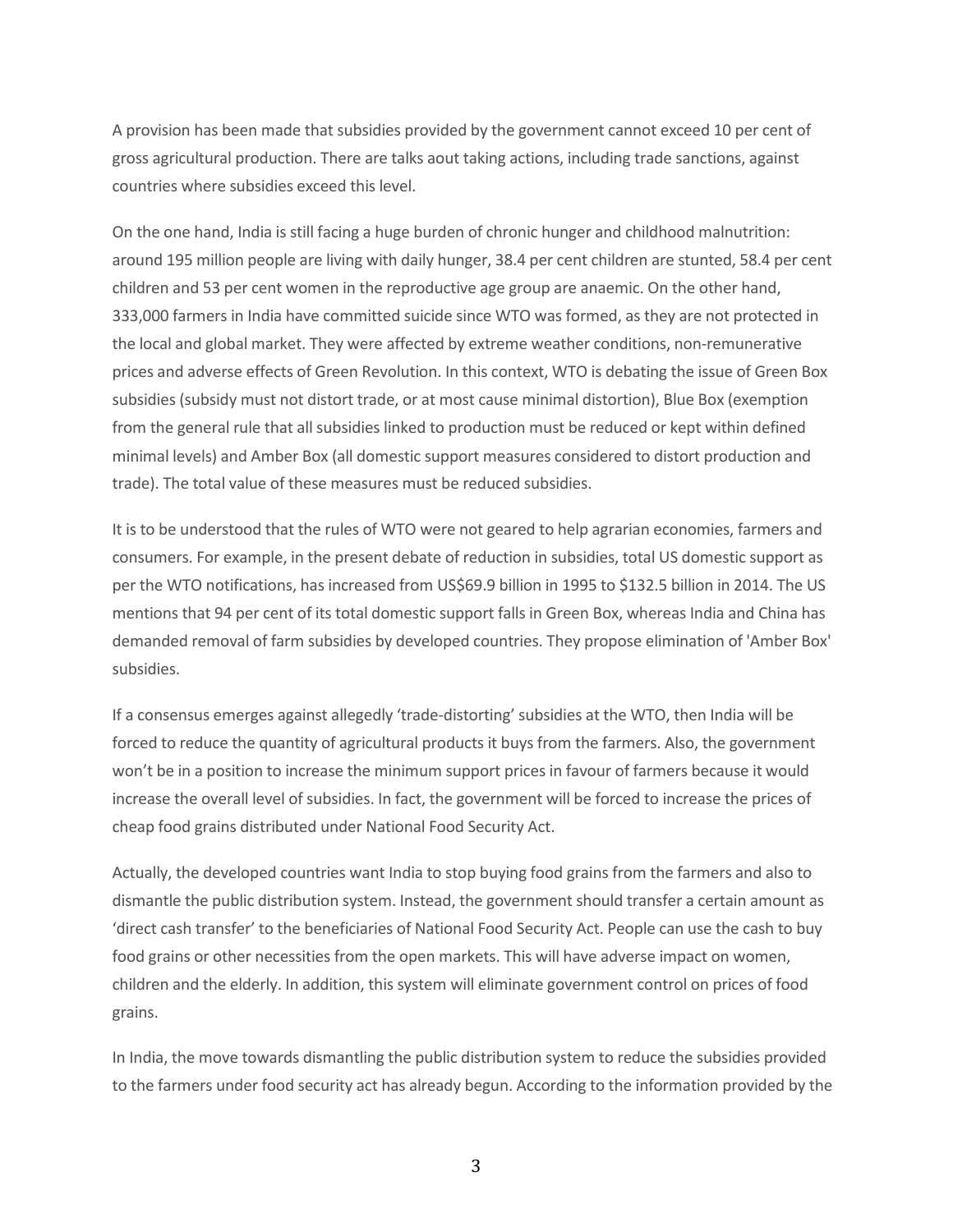Ministry of Consumer Affairs, Food and Public Distribution in Lok Sabha (Lower House of the Parliament of India) on July 25, 2017, all the ration shops in Chandigarh and Puducherry have been closed.

These two union territories were used to be allocated 91,584 tonnes of food grains for distribution among 857,000 consumers. This has been stopped from the year 2017-18 and replaced by direct cash transfers so that people use the 'cash' to buy goods of their choice from open markets. If the central government stops buying food grains from the farmers for public storage and also stops distributing it through the public distribution system then the food security of the country will come entirely under clutches of corporate interests.

## **Reduction in subsidies is already evident**

Although no agreement on public storage and agricultural subsidies has been made, yet India has already started reducing subsidies. On July 13, 2017, while submitting its subsidy account in WTO, India announced with pleasure that it has not crossed the subsidy limit on agriculture. The subsidy on fertiliser, irrigation and electricity, which was \$29.1 billion in 2011, has been reduced to \$22.8 billion in 2014. In addition to this, the non-market distorting subsidies (referred as 'green box' subsidies in WTO) have also been reduced drastically from \$24.5 billion in 2011 to \$18.3 billion in 2014.

However, the subsidy on public storage for food security has been increased in these three years from \$13.8 billion to \$14.4 billion. In 2014, India was providing agricultural subsidy to the tune of \$41.1 billion and the government was pleased to inform the WTO that our total agricultural subsidy is less than 10 per cent of the market value of total agricultural production. The subsidy on fertilisers was reduced from Rs 75,067 crore in 2014-15 to Rs 70,100 crore in 2016-17.

According to the Ministry of Consumer Affairs, Food and Public Distribution System, the food subsidy bill was Rs 1.13 lakh crore in 2014-15. However, the Food Security Act was not implemented across the country in that year. When the Act was extended to cover the entire country in 2015-16, the subsidy increased to Rs 1.35 lakh crore. However, this was reduced significantly in 2016-17, bringing it down to Rs 1.05 lakh crore. This happened because the government decided to convert Rs 45,000-crore subsidy provided to Indian Food Corporation into debt. Thus, on March 31, 2017, Rs 25,000 crore was provided to the corporation was changed into a debt from National Small Savings Fund. Thus, food subsidy has been changed into food debt.

The differences in prices in domestic and international markets will exist only till the agricultural subsidies continue. Once this subsidy to farmers and to common people for food security is replaced under WTO with subsidy to the open market through cash transfers, then prices will shoot up in India because the markets will dictate the prices of food grains, pulses, oil seeds and other agricultural

4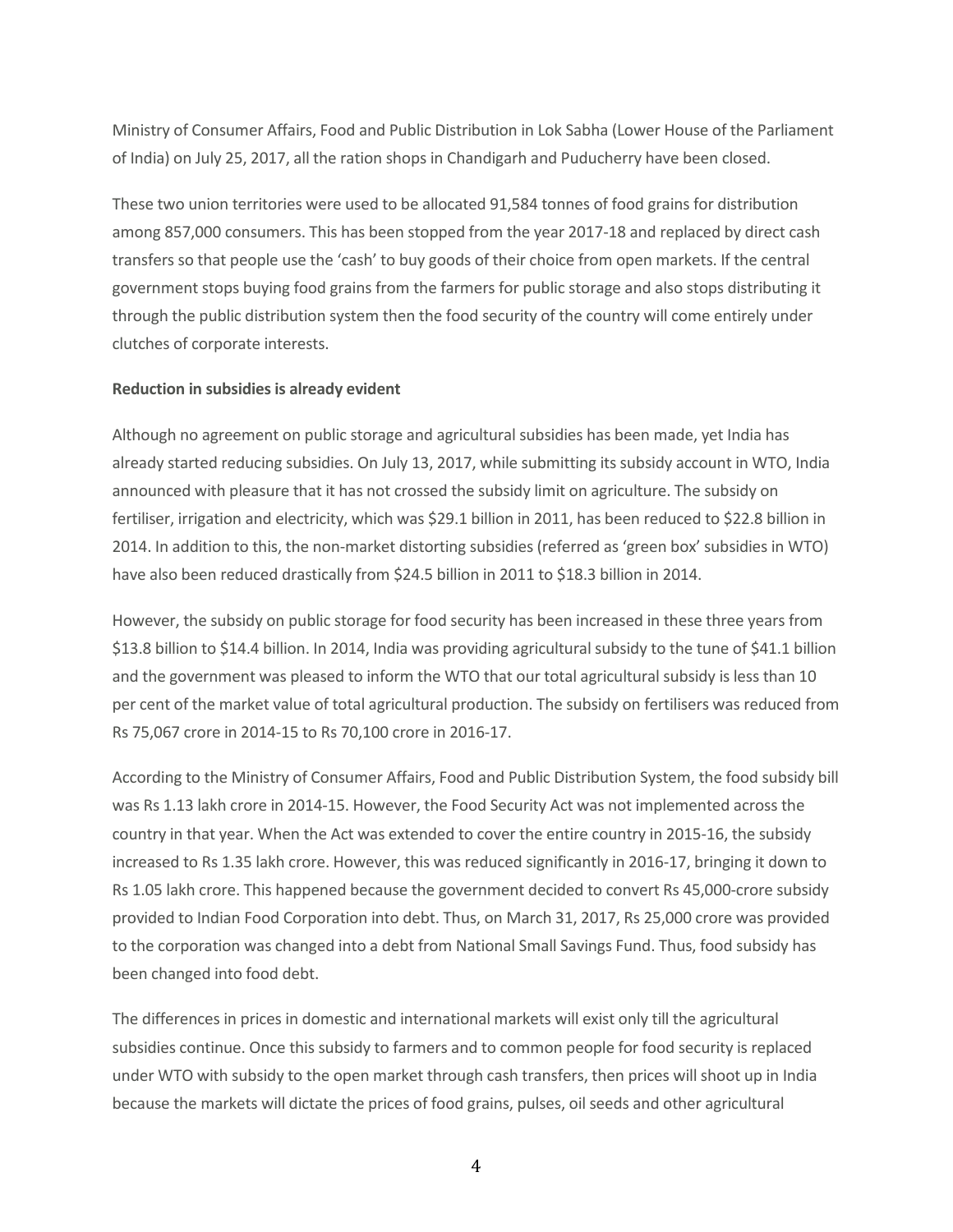products, in the same way as the prices of petrol and diesel is dictated by the market and not the government.

Just consider the fact that there are countries which lack necessary skills, energy, irrigation facilities, information technology skills and economic capital and they want to practice traditional agriculture. How will these countries compete with the US, Europe or China where the governments have been giving huge subsidies to provide these facilities?

## **The challenge before India**

The wholesale price of gram in India in the year 2016 (second quarter) was Rs 5,599 per quintal, while the international price was Rs 5,185. The price of maize in Indian market was Rs 1,504, while the international price was Rs 1,145. Domestic price of lentil was Rs 6,690 per quintal while its price was Rs 6,030 in international market. Price of mustard oil in India was Rs 8,340, while in international market it was Rs 5,391. Domestic price of groundnut was Rs 4,176, while in international market it was Rs 2,789. Domestic price of soybean was Rs 6,924, while in international market it was Rs 5,438.

This difference of prices in domestic and international markets is due to the impact of subsidy and protection provided by the government on the cost of production. However, agricultural subsidy in India is far less compared to the developed countries.

For example, 31,80,000 people were engaged in agriculture in the US in 2015. The US government provided them a subsidy of \$25000 million. This amounts to Rs .51 million (\$7,860) on an average to each of them. On the contrary, in 2014, Indian government provided on average a subsidy of Rs 27,100 (\$417) to 9.05 crore farmers. This included subsidy for research, pest control, training, consultancy, marketing, infrastructure, government purchases, irrigation, fertilisers and electricity.

If the subsidy given on research, marketing and infrastructure is also added to this, then the farmers were provided an assistance of \$456 by the government. Compared to this, Britain provides subsidy of Rs 2.37 million (£28,300), Japan Rs .91 million (\$14,136) and New Zealand Rs 0.17 million (\$2,623) to its farmers.

Consider the fact that in 2015 a British farmer earned £2,100 and £28,300 was added to this through subsidies.

Between year 2011-12 and 2013-14, India reduced subsidy on agriculture and food security by Rs 18,918 crore. In this scenario, how will the Indian farmer compete in international market without any subsidy?